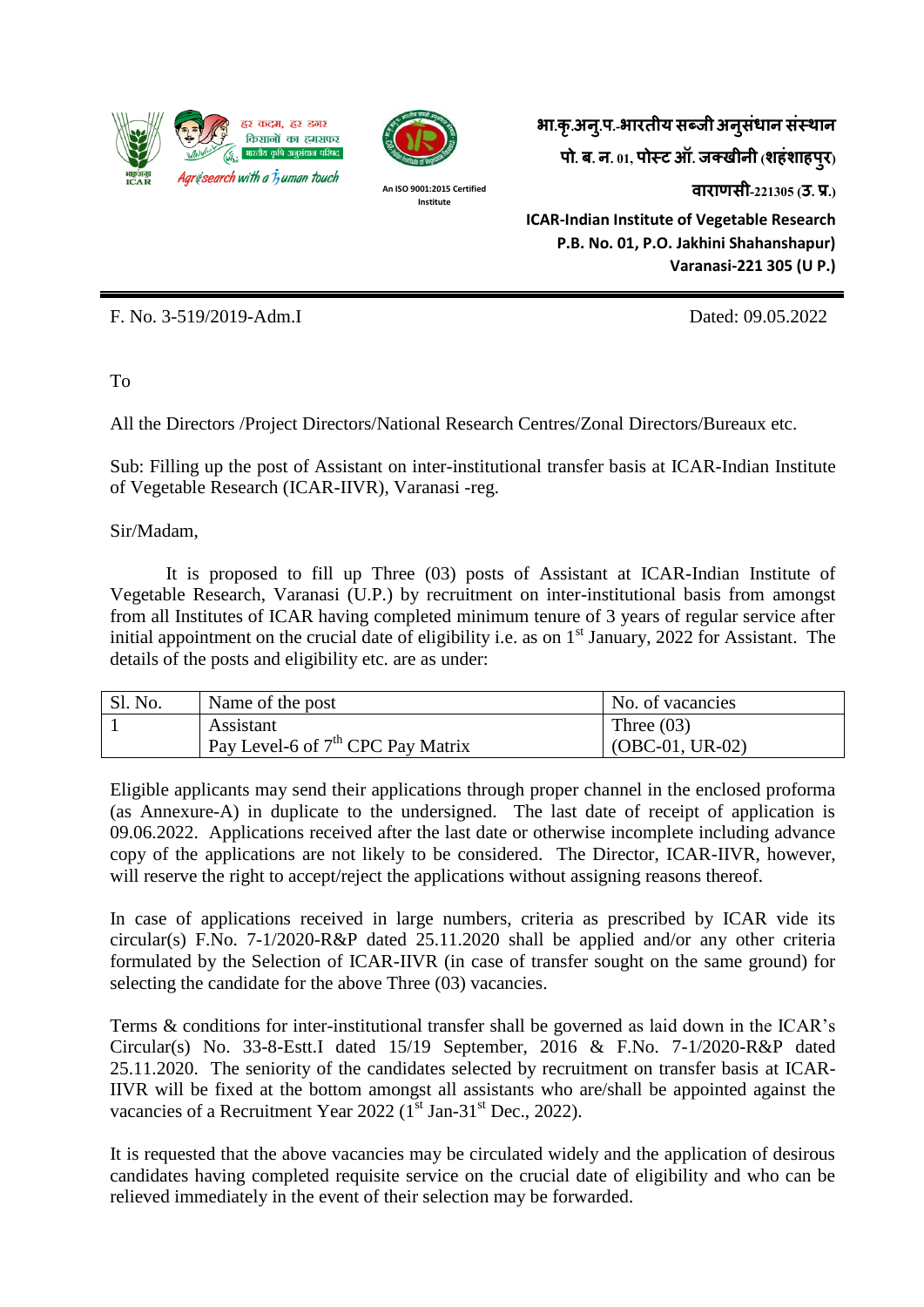The following papers/document may also please be sent along with the application:-

- 1. Attested copies of the APAR dossiers for the last three (03) years i.e. 19-20 to 21-22.
- 2. Vigilance Clearance and Integrity Certificate.
- 3. A statement of major/minor penalty, if any, imposed on the applicant during the last three years.

Yours faithfully,

(Sujit Kumar Singh) Chief Admn. Officer

Copy for information & necessary action:

1. The Deputy Secretary (Hort. Sci.), Indian Council of Agricultural Research, Krishi Anusandhan Bhawan-ll, Pusa, New Delhi - 110 012.

3. The Deputu Secretary (Admn.) Indian Council of Agricultural Research, Krishi Bhawan, New Delhi-110 001.

2. The Project Director, Indian Council of Agricultural Research,-DKMA, Krishi Anushandhan Bhawan, Pusa, New Delhi - 110 012 with the request to display it on website of ICAR and eoffice notice board.

4. Incharge, AKMU. ICAR-IIVR, Varanasi to upload on Institute's website.

5. PS to Director, ICAR-IIVR, Varanasi.

6. e-office notice board.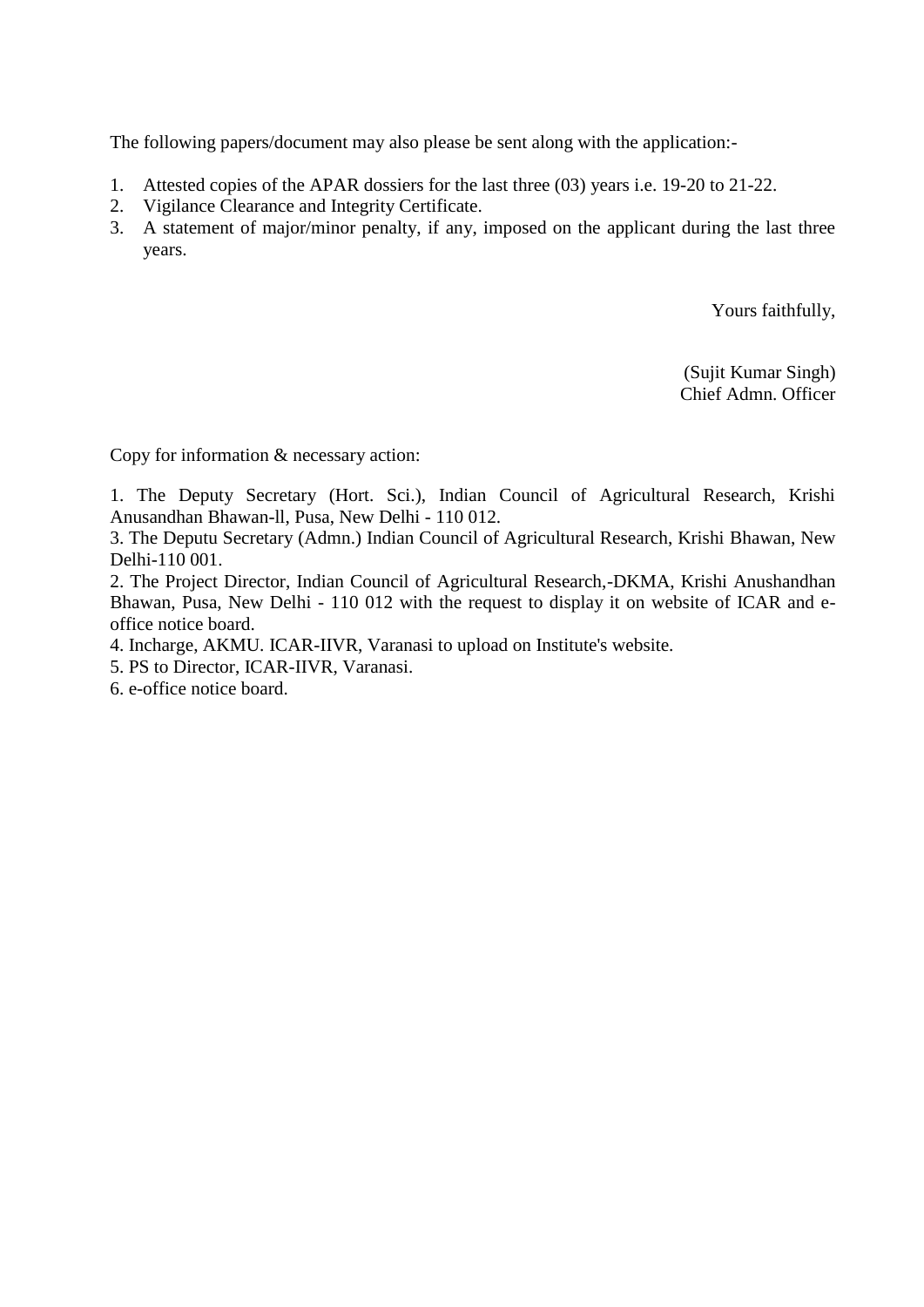## **APPLICATION FORM FOR ASSISTANT/UDC AT ICAR-IIVR, VARANASI (ON INTER-INSTITUTIONAL TRANSFER BASIS)**

| 1.               | Name of the applicant &FMS No.               |                      |  |
|------------------|----------------------------------------------|----------------------|--|
|                  | (In Block Letters)                           |                      |  |
| 2.               | Father's/Husband's Name                      |                      |  |
| $\overline{3}$ . | Name of the ICAR Institute where the         |                      |  |
|                  | applicant is working at present              |                      |  |
| $\overline{4}$ . | Date of Birth                                |                      |  |
|                  | originally<br>of the post<br>which<br>Name   |                      |  |
|                  | appointed with date                          |                      |  |
|                  |                                              |                      |  |
|                  | Present post held on regular basis with      |                      |  |
|                  | date of appointment                          |                      |  |
| 5.               | Date of confirmation/post held               |                      |  |
|                  | substantively                                |                      |  |
| 6                | SC/ST/OBC/PH<br>belongs<br>Whether<br>to     |                      |  |
|                  | Category (attach the copy of the certificate |                      |  |
|                  | in case SC/ST/OBC/PH)                        |                      |  |
| 7.               | Email address (preferably ICAR email ID      |                      |  |
|                  | i.e. @icar.gov.in and Mobile No.             |                      |  |
| 8.               | Present Post & Pay Scale                     | $\ddot{\phantom{0}}$ |  |
| 9.               | Sex (M/F)                                    |                      |  |
| 10.              | Reason for transfer:                         |                      |  |
|                  | (Pl specify if any)                          |                      |  |
|                  |                                              |                      |  |
|                  | a) Spouse ground (whether employed in        |                      |  |
|                  | State/Central Govt./PSUs if yes, please      |                      |  |
|                  | attach copy of self-attested ID proof issued |                      |  |
|                  | by the department where spouse working)      |                      |  |
|                  | b) Medical ground                            |                      |  |
|                  | (Self of any family members: Family as       |                      |  |
|                  | defined under CGHS/CS(MA) Rules;             |                      |  |
|                  | c) Other (give details)                      |                      |  |

I do hereby declare and clarify that the information furnished by me is correct and true to the best of my knowledge and belief and I fulfil the eligibility criteria for the post which I am applying on transfer basis. In the event of any information found false or incorrect at any time before or after the selection, action may be taken against me and I shall be abiding by the decision of the Competent Authority.

(Signature of the applicant)